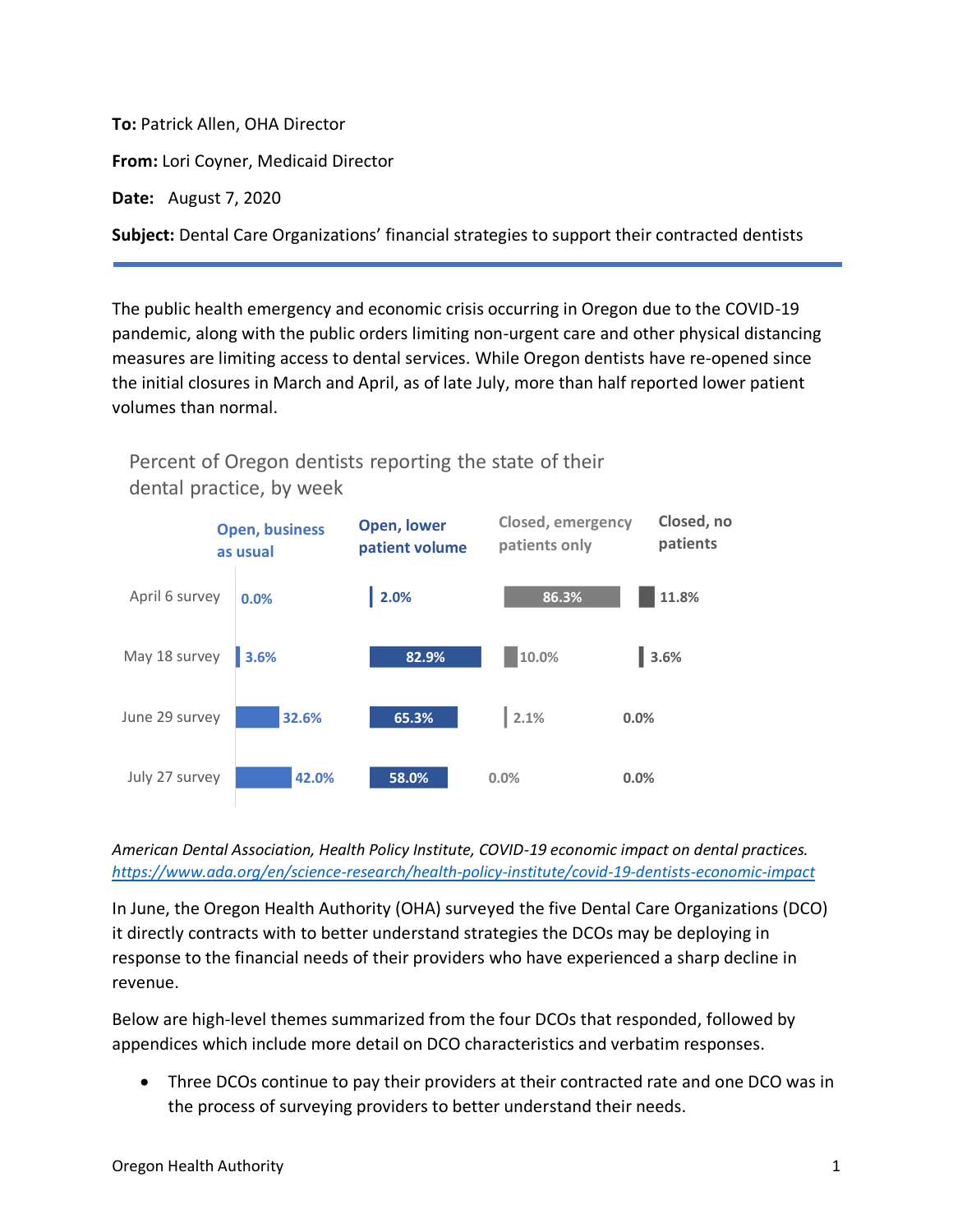- Three of the four DCOs suggested that affected dental providers should reach out directly to them while the fourth described their efforts to communicate with their providers.
- Only one DCO reports that it offered advance payments based on average historical monthly payments PMPM without required quality metric and prepaid incentive dollars that were originally associated with quality metrics.
- When asked how they thought their DCOs' provider engagement and payment strategies could integrate with OHA's open card efforts, two of the DCOs report that fee-for-service (FFS) payments would have little effect on their program. One expressed concern that any FFS payments be done with sensitivity to the pressure it might put on DCOs to provide similar payments to their providers. The final DCO pledges to let their capitated contractors know if FFS payments were offered.
- When asked about other payment and financial strategies they would suggest OHA consider, two of the DCOs suggest convening a workgroup to discuss other OHA actions. One suggested that OHA raise rates or offer bonuses to dentists offering to see new patients while one DCO advocated for parity across payors regardless of meeting pandemic needs.
- All four DCOs are interested in seeing continued state support for teledentistry.
- When asked about leveraging financial or operational actions, two DCOs say they are doing all of the suggested actions (modeling enrollment increases, leveraging telehealth, and focusing on continuity of care for members transitioning to Medicaid), one says it is leveraging telehealth, and one says it is modelling enrollment increases.
- Two of the DCOs expressed concern about retaining rural providers, specifically general practitioners, while two did not think there would be access to care and/or network adequacy issues.

With consideration to dental practice re-openings in recent weeks, as shown in data presented by the Health Policy Institute, and the impact any uptick in COVID-19 cases may have on the reopening of dental practices, OHA is continuing to monitor and share information as we receive more.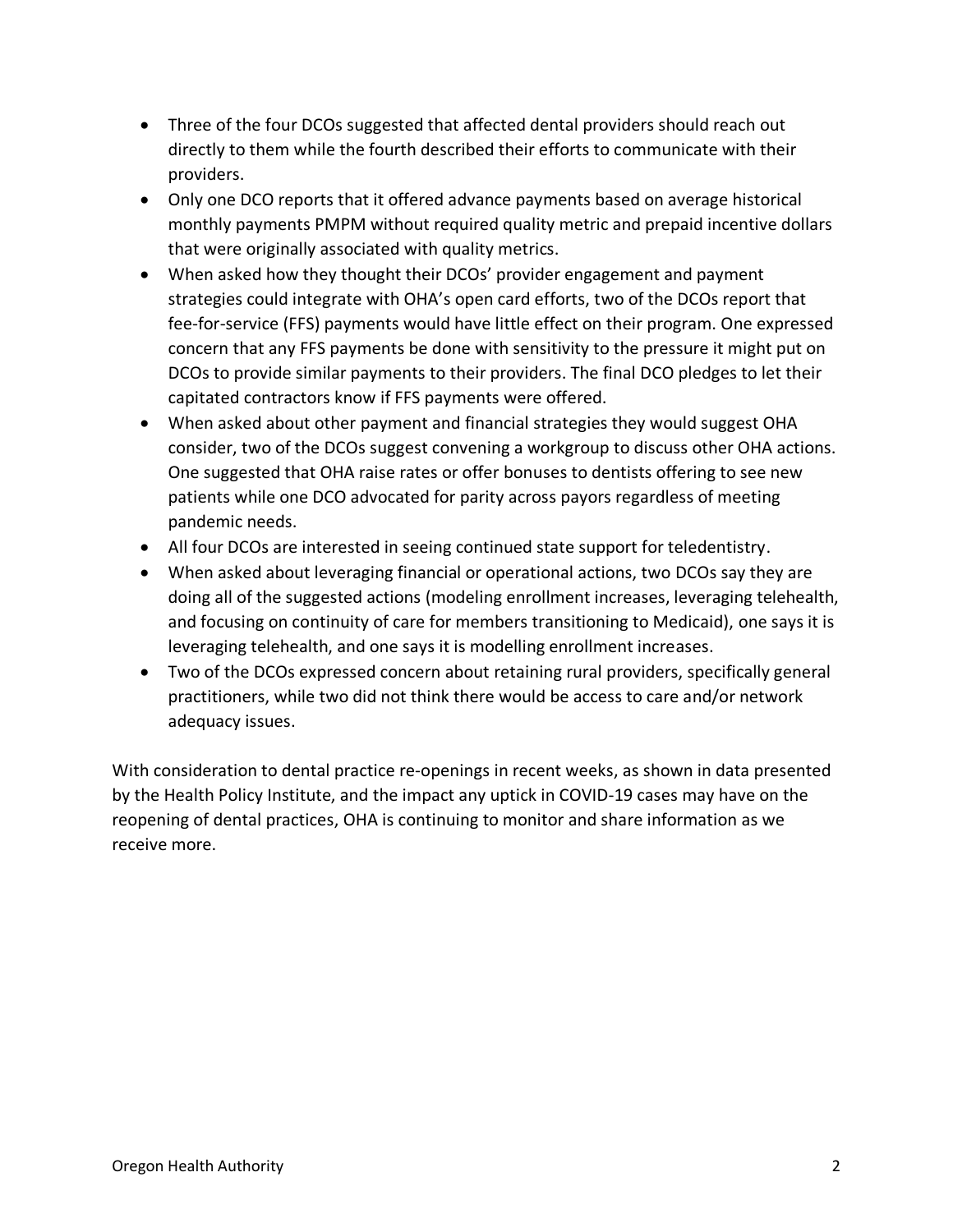## Appendix 1: DCO Responses

- Please see Appendix 3 for the full survey text.
- Q8 through Q 10 are dropped because no DCO reported changes in a commercial line.

| <b>DCO</b>                                                | Q4: DCO efforts to<br>eval financial needs                                                                                                                                                                                              | Q5: Strategies for affected<br>dental providers                                                                                                                                                                                                                                                   | Q6: DCO's payment<br>strategies.                                                                                                                                                                                                                                              | Q7: Integration with OHA FFS<br>payment plans                                                                                                                                                                                                                                                                                                                                                                     |
|-----------------------------------------------------------|-----------------------------------------------------------------------------------------------------------------------------------------------------------------------------------------------------------------------------------------|---------------------------------------------------------------------------------------------------------------------------------------------------------------------------------------------------------------------------------------------------------------------------------------------------|-------------------------------------------------------------------------------------------------------------------------------------------------------------------------------------------------------------------------------------------------------------------------------|-------------------------------------------------------------------------------------------------------------------------------------------------------------------------------------------------------------------------------------------------------------------------------------------------------------------------------------------------------------------------------------------------------------------|
| Capitol Dental<br>and Managed<br>Dental Care of<br>Oregon | Capitol Dental<br>believes that none of<br>its providers would be<br>materially impacted<br>by a decline in<br>revenue because the<br>majority of care<br>coordinated by<br>Capitol Dental is<br>provided by our<br>affiliated offices. | See above. Providers are<br>always welcome to reach<br>out via<br>providers@capitoldentalc<br>are.com or 1-800-525-<br>6800 with questions or<br>concerns. If something is<br>published on our behalf,<br>we request to have final<br>approval on the verbiage<br>prior to it being<br>published. | Implemented other payment<br>approaches, please describe:<br>None of the above applies to<br>Capitol Dental. We do not<br>believe the majority of our<br>providers have been<br>affected by loss of revenue<br>because most care is<br>provided by our affiliated<br>offices. | OHA advance payments would<br>have little or no effect on<br>Capitol Dental. We would<br>need to have a better<br>understanding of what if<br>meant by "integrate with OHA<br>open card efforts" to better<br>answer the question.                                                                                                                                                                                |
| <b>Family Dental</b><br>Care, Inc.                        | Surveying providers to<br>assess impact.<br>Reviewing<br>utilization/financial<br>reports related to<br>staff affiliated clinics.<br>Monitoring changes in<br>utilization since some<br>non-urgent care has<br>been resumed.            | Affected providers should<br>contact Family Dental<br>care, Inc. and ask to speak<br>to Deborah Loy or one of<br>our dental directors.                                                                                                                                                            | Implemented other payment<br>approaches, please describe:<br>Reviewing the use of<br>assignment capitation<br>payments versus fee for<br>service.                                                                                                                             | Dental providers and their<br>participation and/or capacity<br>is very price sensitive. Many of<br>the same dental providers<br>overlap dental plans and open<br>card participation. If OHA is<br>considering advance payment<br>for open card it should be<br>done with a sensitivity 'not' to<br>create a competitive strategy<br>that leads to dental providers<br>limiting capacity with the<br>dental plans. |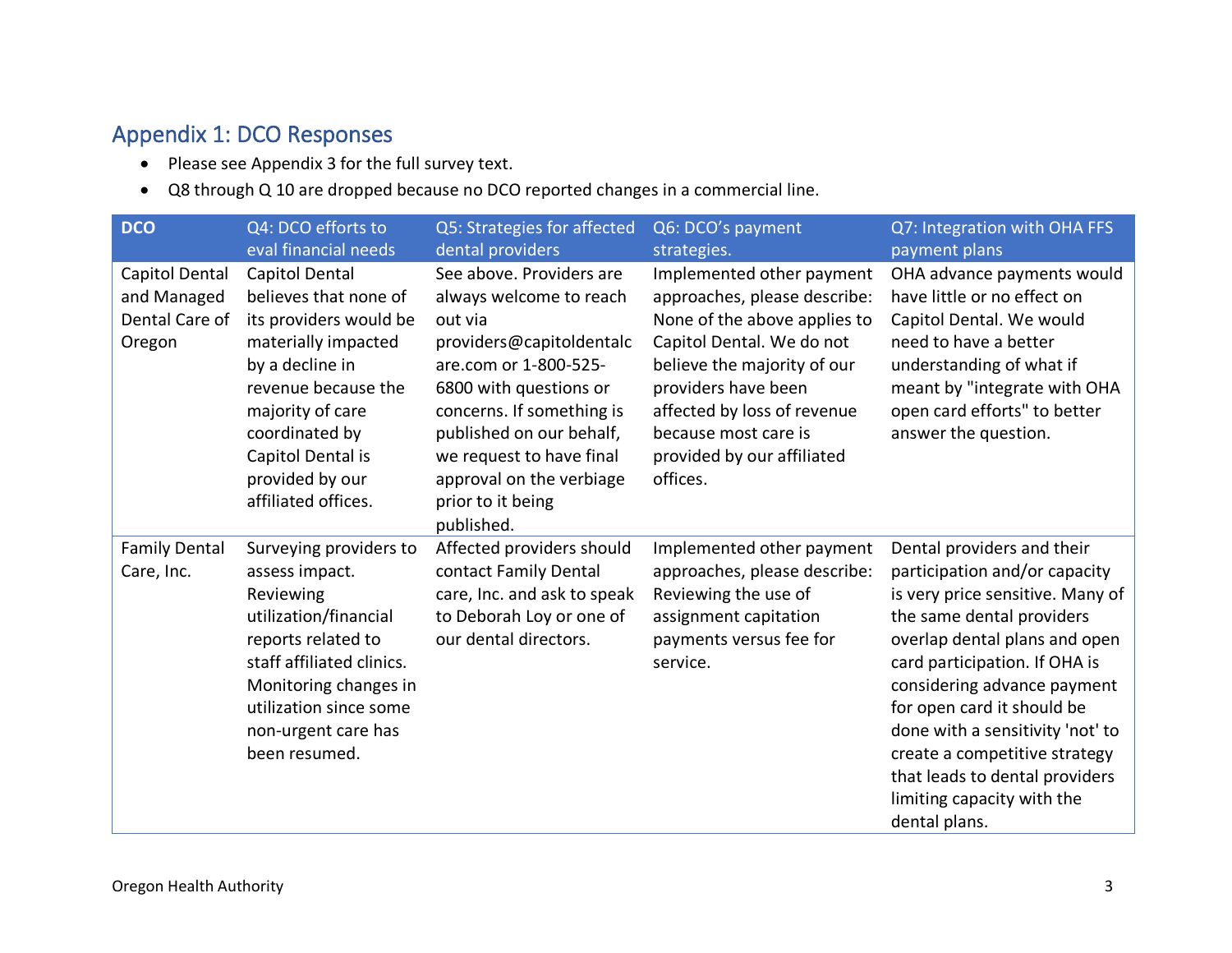| <b>DCO</b>                           | Q4: DCO efforts to                                                                                                                                                                                                                                                                                                                                                                                                                                                                                                                                                                                                                                    | Q5: Strategies for affected                                                                                                                                                                                                                                                                                                                                                                                                                                                                                                                                                                                                                                                                                                                    | Q6: DCO's payment                                                                                                                                                                                                 | Q7: Integration with OHA FFS                                                                                                                                                                                                               |
|--------------------------------------|-------------------------------------------------------------------------------------------------------------------------------------------------------------------------------------------------------------------------------------------------------------------------------------------------------------------------------------------------------------------------------------------------------------------------------------------------------------------------------------------------------------------------------------------------------------------------------------------------------------------------------------------------------|------------------------------------------------------------------------------------------------------------------------------------------------------------------------------------------------------------------------------------------------------------------------------------------------------------------------------------------------------------------------------------------------------------------------------------------------------------------------------------------------------------------------------------------------------------------------------------------------------------------------------------------------------------------------------------------------------------------------------------------------|-------------------------------------------------------------------------------------------------------------------------------------------------------------------------------------------------------------------|--------------------------------------------------------------------------------------------------------------------------------------------------------------------------------------------------------------------------------------------|
|                                      | eval financial needs                                                                                                                                                                                                                                                                                                                                                                                                                                                                                                                                                                                                                                  | dental providers                                                                                                                                                                                                                                                                                                                                                                                                                                                                                                                                                                                                                                                                                                                               | strategies.                                                                                                                                                                                                       | payment plans                                                                                                                                                                                                                              |
| Advantage<br>Dental<br>Services, LLC | Advantage Dental is a<br>statewide DCO<br>contracted with over<br>150 dental practices.<br>Instead of evaluating<br>the financial needs of<br>each of its providers,<br>Advantage Dental<br>made the decision to<br>continue<br>compensating its<br>network providers at<br>normal levels through<br>uninterrupted<br>capitated<br>subcontracts to help<br>maintain a positive,<br>cohesive network<br>ready to address the<br>pent-up demand for<br>non-urgent dental<br>care. Advantage<br>Dental also has a<br>capitation withhold<br>for its contracted<br>providers that<br>typically pays in Q3<br>each year. With the<br>early release of 2019 | Advantage Dental is a<br>statewide DCO contracted<br>with over 150 dental<br>practices. Instead of<br>evaluating the financial<br>needs of each of its<br>providers, Advantage<br>Dental made the decision<br>to continue compensating<br>its network providers at<br>normal levels through<br>uninterrupted capitated<br>subcontracts to help<br>maintain a positive,<br>cohesive network ready<br>to address the pent-up<br>demand for non-urgent<br>dental care. Advantage<br>Dental also has a<br>capitation withhold for its<br>contracted providers that<br>typically pays in Q3 each<br>year. With the early<br>release of 2019 QIM<br>funds, Advantage Dental<br>will accelerate these<br>payments to contracted<br>providers based on | Offered advance payments<br>based on average historical<br>monthly payments PMPM<br>without required quality<br>metric<br>Prepaid incentive dollars<br>that were originally<br>associated with quality<br>metrics | Advantage Dental pays its<br>contracted providers on a<br>capitated basis. Advance<br>payment from OHA to<br>Advantage Dental's contracted<br>providers would be<br>communicated and delivered<br>as noted in the answer to<br>question 5. |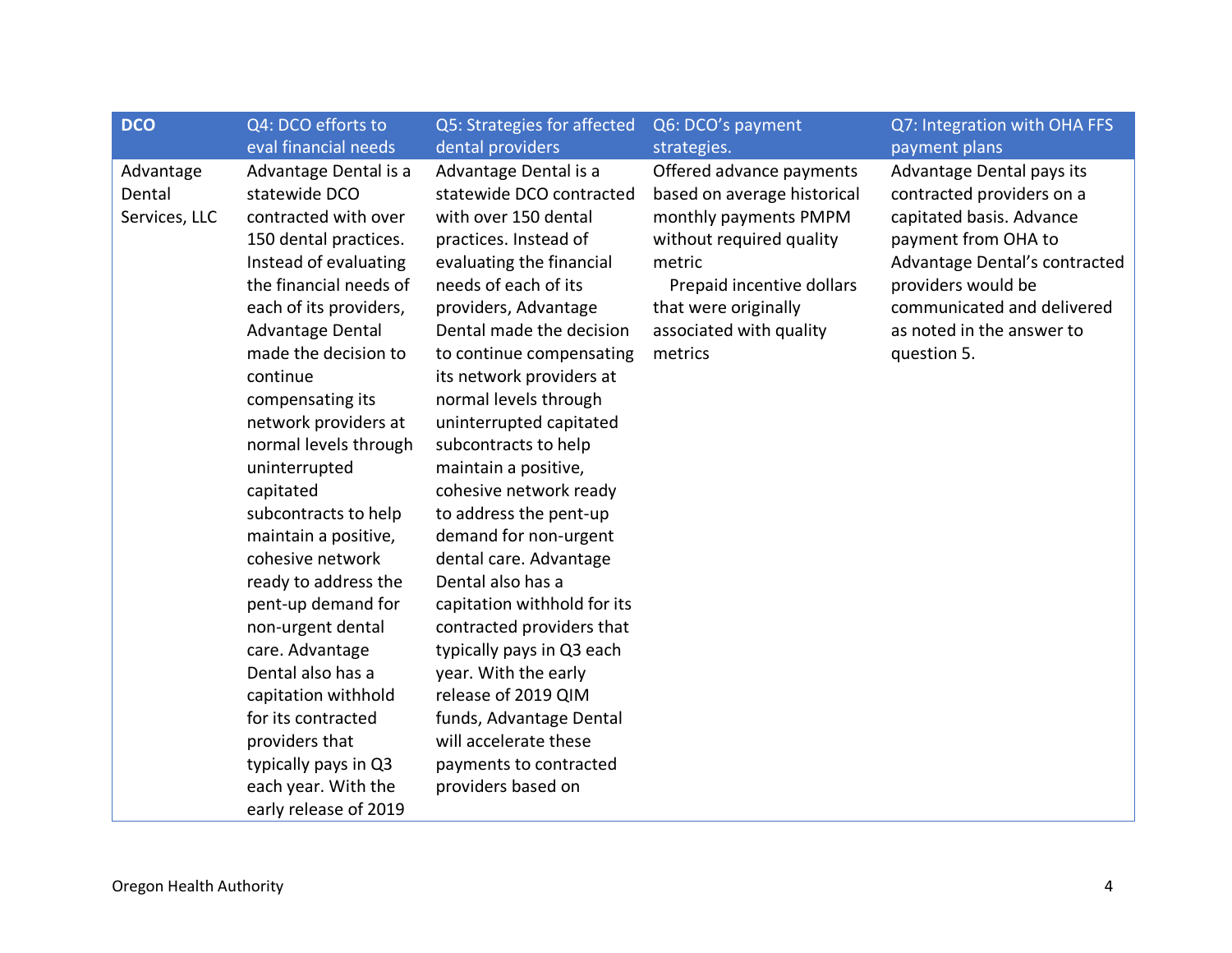| <b>DCO</b> | Q4: DCO efforts to<br>eval financial needs                          | Q5: Strategies for affected<br>dental providers                                                                                                                                                                                       | Q6: DCO's payment<br>strategies. | Q7: Integration with OHA FFS<br>payment plans |
|------------|---------------------------------------------------------------------|---------------------------------------------------------------------------------------------------------------------------------------------------------------------------------------------------------------------------------------|----------------------------------|-----------------------------------------------|
|            | QIM funds, Advantage<br>Dental will accelerate<br>these payments to | internal metric<br>calculations.                                                                                                                                                                                                      |                                  |                                               |
|            | contracted providers<br>based on internal<br>metric calculations.   | Additionally, Advantage<br>Dental's Provider<br>Relations department is in<br>regular communication<br>with its provider network.<br>Contracted providers are<br>well versed on how to<br>engage with Advantage<br>Dental from a Plan |                                  |                                               |
|            |                                                                     | perspective.                                                                                                                                                                                                                          |                                  |                                               |

| <b>DCO</b>                                                          | Q11: Other actions you<br>suggest for OHA?                                                                          | Q12: Modalities you think the<br>State should emphasize?                                                                                                            | Q13: Financial<br>or operational<br>actions to<br>prepare for<br>increased<br>enrollment? | Q14: Areas of greatest<br>vulnerability for access to care,<br>network adequacy?                                                                                       |
|---------------------------------------------------------------------|---------------------------------------------------------------------------------------------------------------------|---------------------------------------------------------------------------------------------------------------------------------------------------------------------|-------------------------------------------------------------------------------------------|------------------------------------------------------------------------------------------------------------------------------------------------------------------------|
| Capitol<br>Dental and<br>Managed<br><b>Dental Care</b><br>of Oregon | It could be a good idea to<br>convene a workgroup to<br>allow for conversations<br>across DCOs and with the<br>OHA. | Teledentistry will be an<br>important platform going<br>forward to allow for increased<br>access to care. We are not<br>currently facing teledentistry<br>barriers. | Other (please<br>specify):<br>All of the<br>above                                         | We have not to date seen<br>significant increases in<br>enrollment to the point that<br>there is concern with concern<br>around access to care or<br>network adequacy. |
|                                                                     | Dental providers will (due to<br>COVID19 measures they<br>need to implement) be                                     | One way teledentistry (i.e. a<br>dental provider/patient) via<br>media platform is a good option                                                                    | Leveraging<br>telehealth                                                                  | No shows have always been an<br>issue and a barrier to dental<br>providers participating in OHP.                                                                       |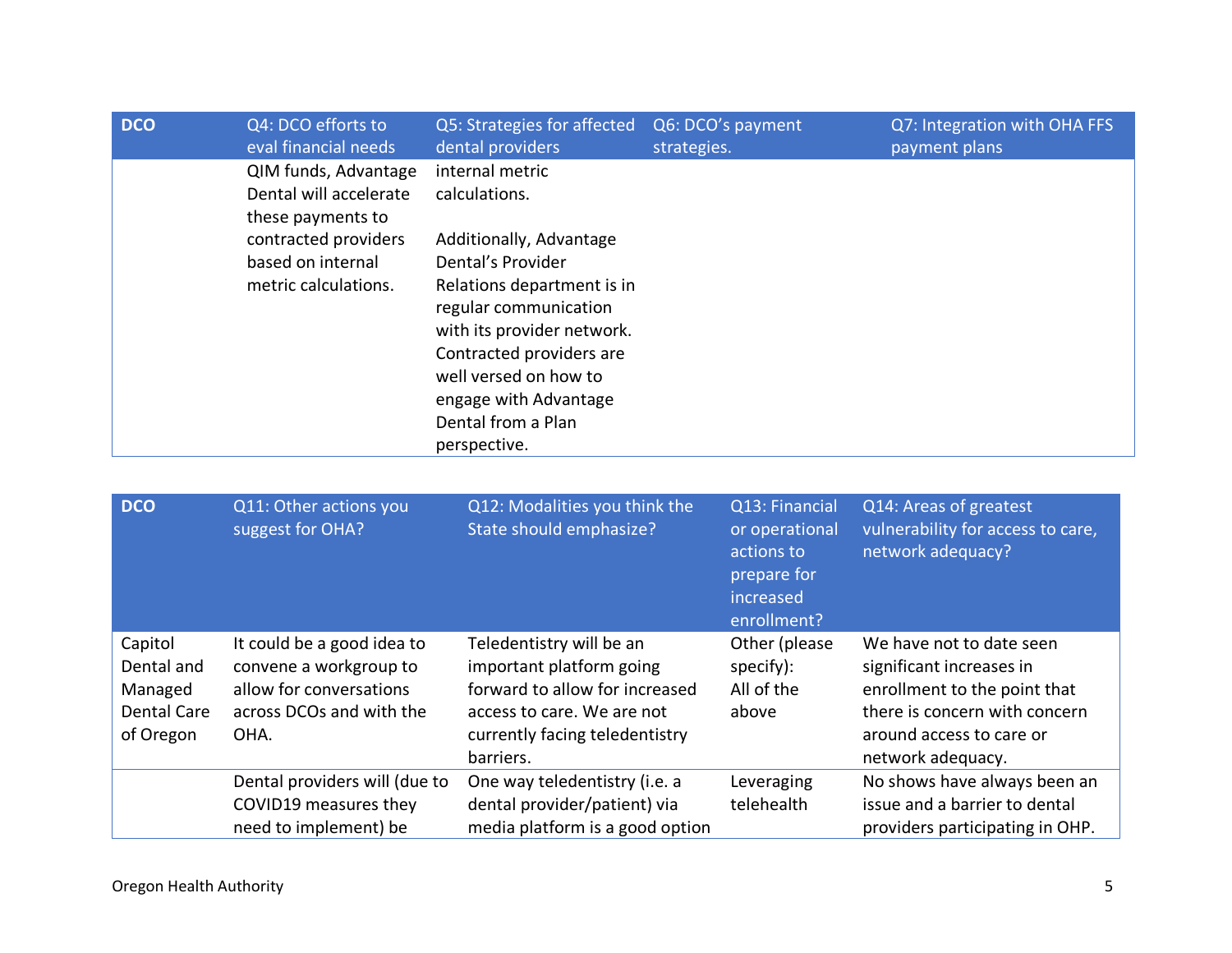| <b>DCO</b>                     | Q11: Other actions you<br>suggest for OHA?                                                                                                                                                                                                                                                                                                                                                                                                       | Q12: Modalities you think the<br>State should emphasize?                                                                                                                                                                                                                                                                                                                                                                                                                                                                                                                               | Q13: Financial<br>or operational<br>actions to<br>prepare for<br>increased<br>enrollment? | Q14: Areas of greatest<br>vulnerability for access to care,<br>network adequacy?                                                                                                                                                                                                                                                                                                                                                                                                                                                                                                                                                                                                                                                        |
|--------------------------------|--------------------------------------------------------------------------------------------------------------------------------------------------------------------------------------------------------------------------------------------------------------------------------------------------------------------------------------------------------------------------------------------------------------------------------------------------|----------------------------------------------------------------------------------------------------------------------------------------------------------------------------------------------------------------------------------------------------------------------------------------------------------------------------------------------------------------------------------------------------------------------------------------------------------------------------------------------------------------------------------------------------------------------------------------|-------------------------------------------------------------------------------------------|-----------------------------------------------------------------------------------------------------------------------------------------------------------------------------------------------------------------------------------------------------------------------------------------------------------------------------------------------------------------------------------------------------------------------------------------------------------------------------------------------------------------------------------------------------------------------------------------------------------------------------------------------------------------------------------------------------------------------------------------|
| Family<br>Dental Care,<br>Inc. | seeing fewer patients. Some<br>private offices are<br>implementing a COVID19<br>surcharge. A temporary<br>increase in fees during this<br>time might be considered or<br>surcharge if allowed. OHA<br>might consider a program<br>where dental providers can<br>receive a bonus for seeing<br>new patients to improve<br>access for those members<br>not yet connected to a<br>dental provider now that<br>non-urgent services are<br>reopening. | for triaging/assessing but<br>obviously limited. Two way<br>teledentistry (i.e. hygienist<br>collecting info/sharing<br>electronically with dentist at<br>another site) can have a greater<br>impact but few providers<br>equipped to do this method.<br>Resource, technical assistance<br>and training to expand modality<br>options could help improve.<br>Just telling dental providers<br>'they' can use teledentistry does<br>not necessarily mean they know<br>how, especially as related to the<br>solo practice/rural dental<br>providers not practicing in<br>group settings. |                                                                                           | With offices seeing fewer<br>patients due to COVID19<br>precautions scheduled patients<br>not showing up will be a big<br>deal. This will be even be a<br>greater issue with specialty care<br>and rural providers. Although<br>OHP does not cover no show<br>costs dental plans may be asked<br>to for retaining capacity. OHPO<br>might consider counseling and<br>messaging campaigns to<br>members on the importance of<br>keeping and/or correctly<br>canceling dental appointments.<br>With the CDC's<br>recommendations to prescreen<br>patients prior to appointments<br>for COVID19 symptoms it may<br>be difficult to accommodate<br>walk in emergencies and/or sit<br>and wait strategies to be<br>worked into the schedule. |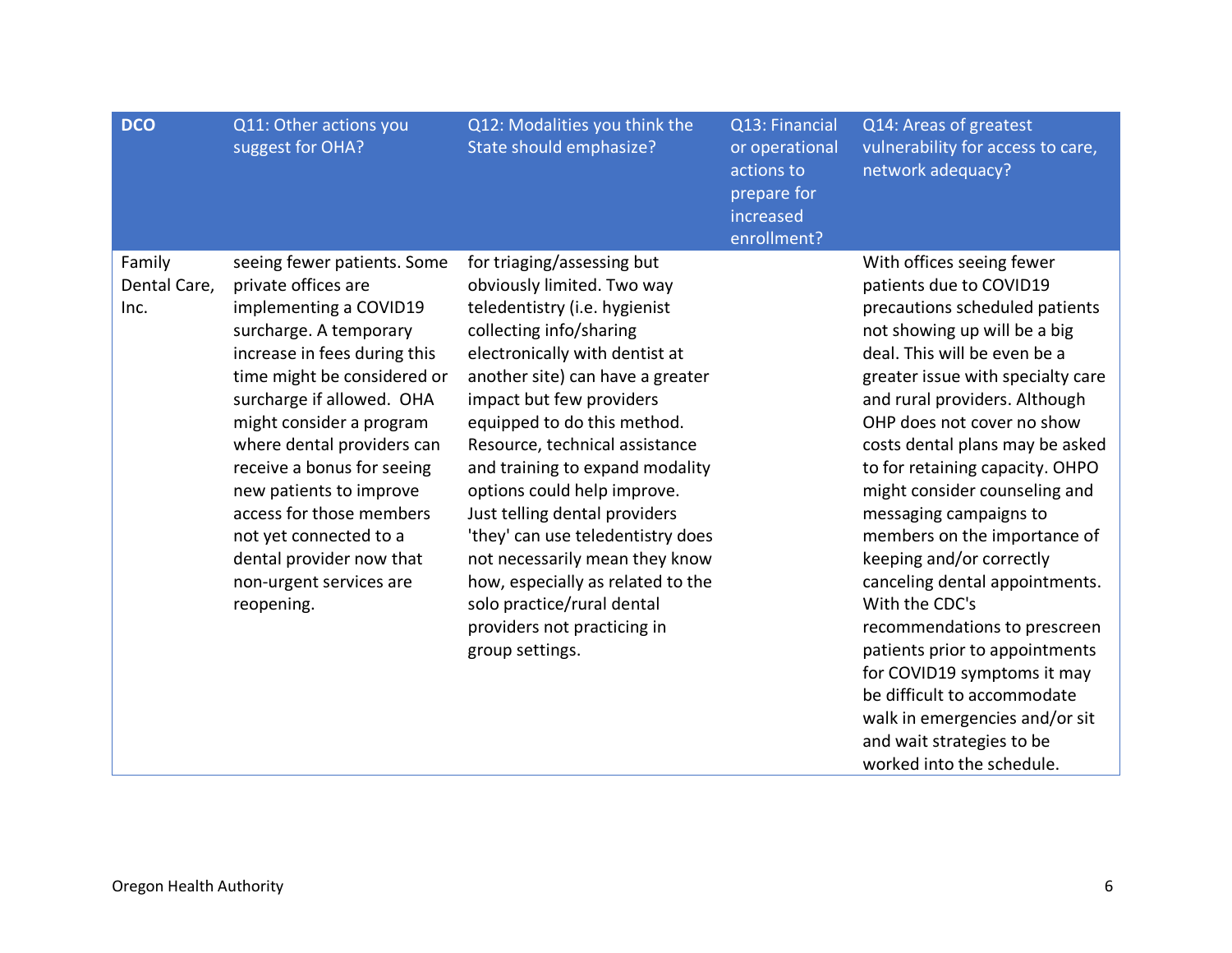| <b>DCO</b>          | Q11: Other actions you<br>suggest for OHA?                                                             | Q12: Modalities you think the<br>State should emphasize?                                                                                                                                                                                                                                                                                                                                                                                                                                                                              | Q13: Financial<br>or operational<br>actions to<br>prepare for<br>increased<br>enrollment? | Q14: Areas of greatest<br>vulnerability for access to care,<br>network adequacy?                                                                                                                                                                                                                                                                                                                                                                                                                                                                                                                                                                                                                                                                                                                    |
|---------------------|--------------------------------------------------------------------------------------------------------|---------------------------------------------------------------------------------------------------------------------------------------------------------------------------------------------------------------------------------------------------------------------------------------------------------------------------------------------------------------------------------------------------------------------------------------------------------------------------------------------------------------------------------------|-------------------------------------------------------------------------------------------|-----------------------------------------------------------------------------------------------------------------------------------------------------------------------------------------------------------------------------------------------------------------------------------------------------------------------------------------------------------------------------------------------------------------------------------------------------------------------------------------------------------------------------------------------------------------------------------------------------------------------------------------------------------------------------------------------------------------------------------------------------------------------------------------------------|
| Advantage<br>Dental | Inclusive and apart from<br>COVID-19 related strategies,<br>there needs to be parity<br>across payors. | Advantage Dental believes the<br>State should place an emphasis<br>on helping to expand<br>teledentisty as a modality of<br>care. In general, teledentistry<br>reduces health disparities,<br>drives down healthcare costs<br>and makes in-office<br>appointments more efficient.<br>Current barriers to teledentistry<br>include restrictions based on<br>exam codes tied to<br>teledentistry. Providers need to<br>be able to code for the services<br>they are providing; there needs<br>to be an avenue for clinical<br>judgment. | Modeling<br>enrollment<br>increases                                                       | As a result of increasing member<br>enrollment, Advantage Dental<br>considers rural areas to present<br>the greatest vulnerability to<br>access to care as recruiting and<br>retaining quality providers in<br>such areas already poses<br>significant challenges.<br>Additionally, from a statewide<br>perspective, Advantage Dental<br>also considers General Dentists<br>as a provider type to be<br>particularly at-risk for potential<br>non-compliance with timely<br>access to care standards for<br>routine care as a result of<br>increased enrollment and pent-<br>up demand for routine services<br>as non-urgent care was<br>restricted for several weeks<br>under Executive Order.<br>Consequently, increased safety<br>measures, PPE shortages and<br>less capacity to treat patients |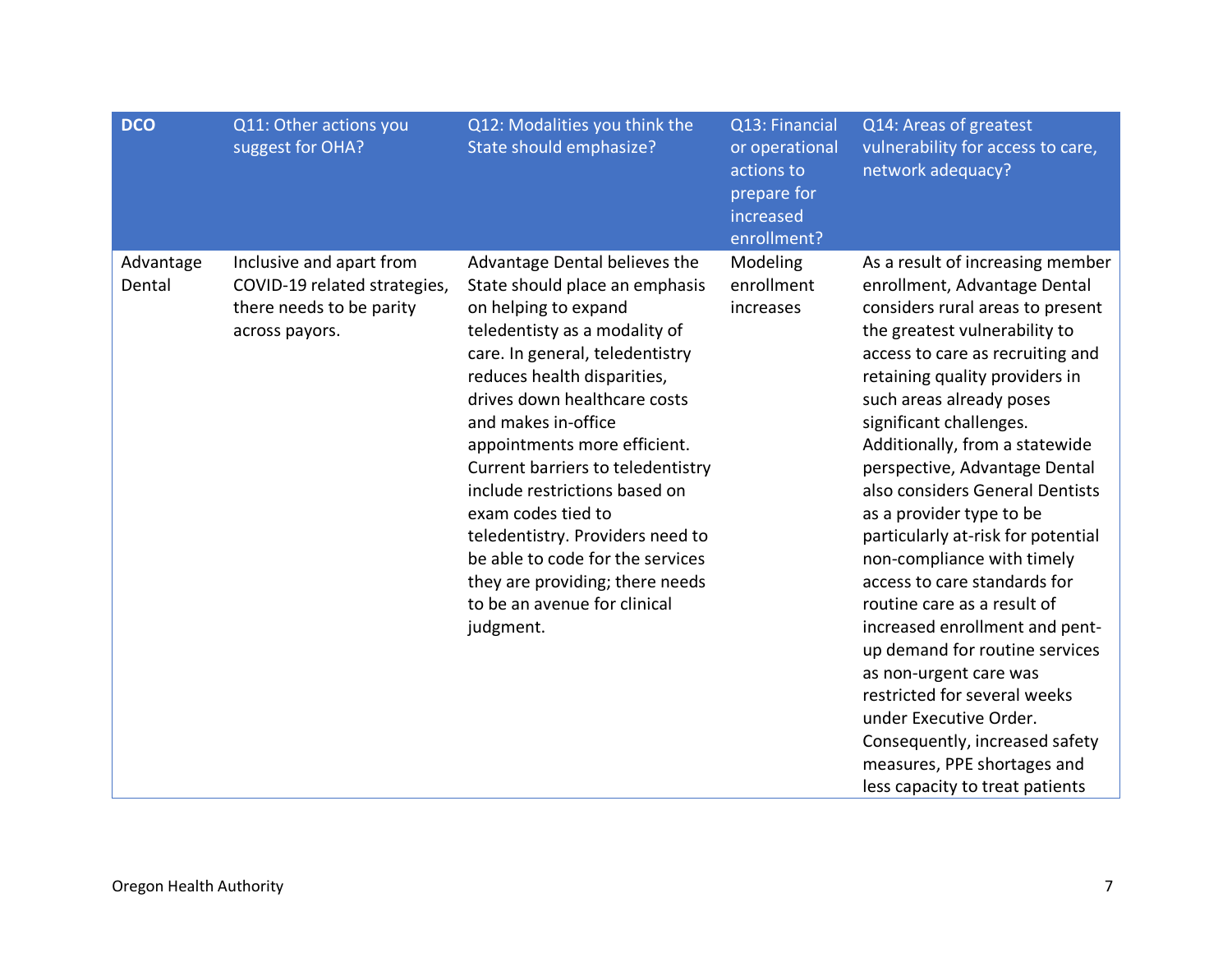| <b>DCO</b> | Q11: Other actions you<br>suggest for OHA? | Q12: Modalities you think the<br>State should emphasize? | Q13: Financial<br>or operational<br>actions to<br>prepare for<br>increased<br>enrollment? | Q14: Areas of greatest<br>vulnerability for access to care,<br>network adequacy? |
|------------|--------------------------------------------|----------------------------------------------------------|-------------------------------------------------------------------------------------------|----------------------------------------------------------------------------------|
|            |                                            |                                                          |                                                                                           | further compound this<br>vulnerability.                                          |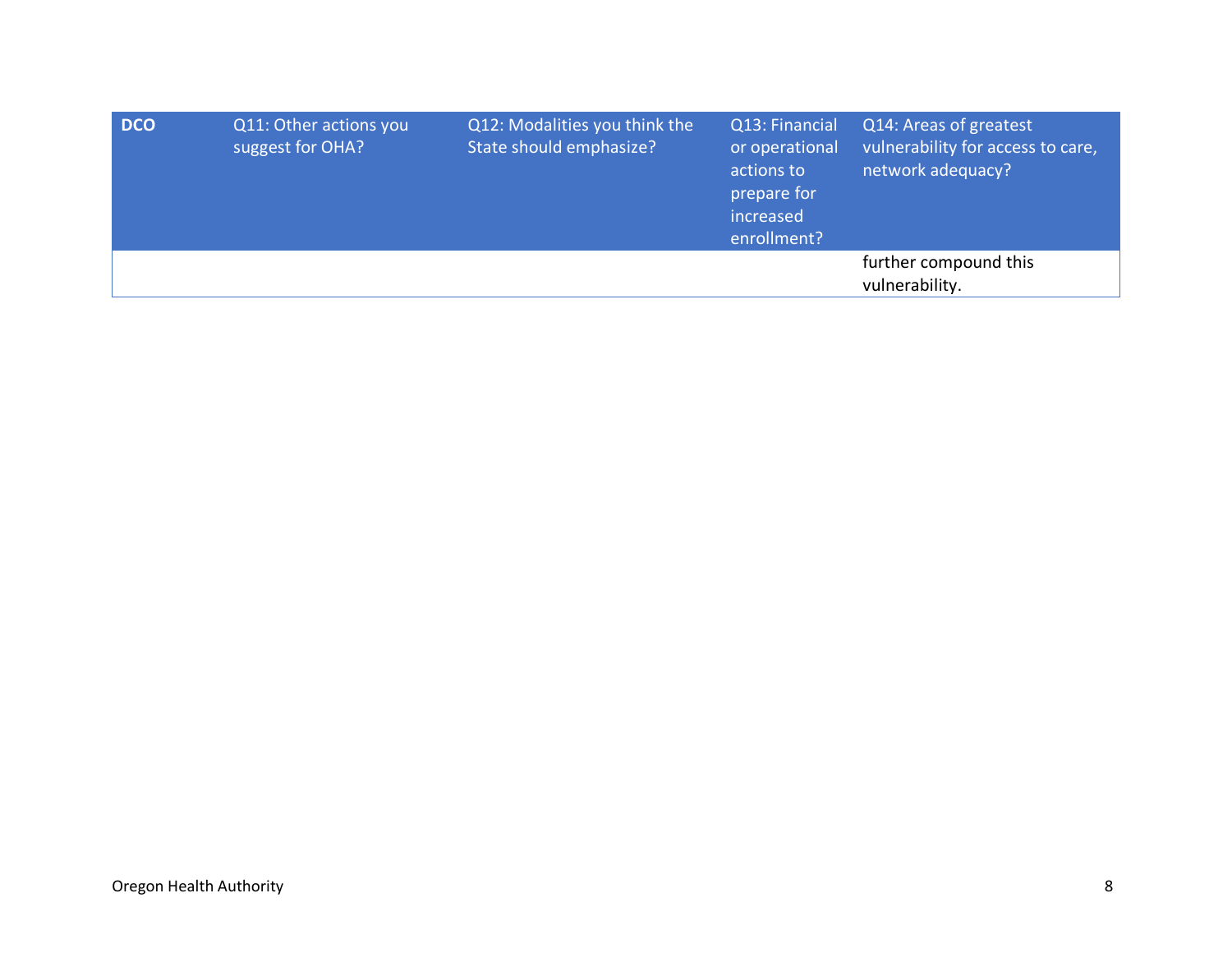## Appendix 2: DCO Characteristics

| DCO name                      | # of members<br>served | <b>Geographical Area</b> | <b>Notes</b>                                                                            |
|-------------------------------|------------------------|--------------------------|-----------------------------------------------------------------------------------------|
| Advantage Dental              | 16,868                 | Statewide                | Capitates subcontracted providers.                                                      |
| Capitol Dental                | 11,977                 | I-5, North Coast         | Shares administration with Managed Dental<br>Care; dentists are employees.              |
| Family Dental Care, Inc.      | 2,575                  | Tri-County               | Subcontracts with providers, claims payment<br>at DCO rates, on a fee-for-service basis |
| Managed Dental Care of Oregon | 2,506                  | Tri-County               | Shares administration with Capitol Dental;<br>dentists are employees.                   |
| <b>Oregon Dental Services</b> | 10,514                 | I-5, North Coast         | No response                                                                             |

OHA received three responses from the DCOs. (Two DCOs share management and supplied one response for both DCOs.) They are shared verbatim in Appendix 1.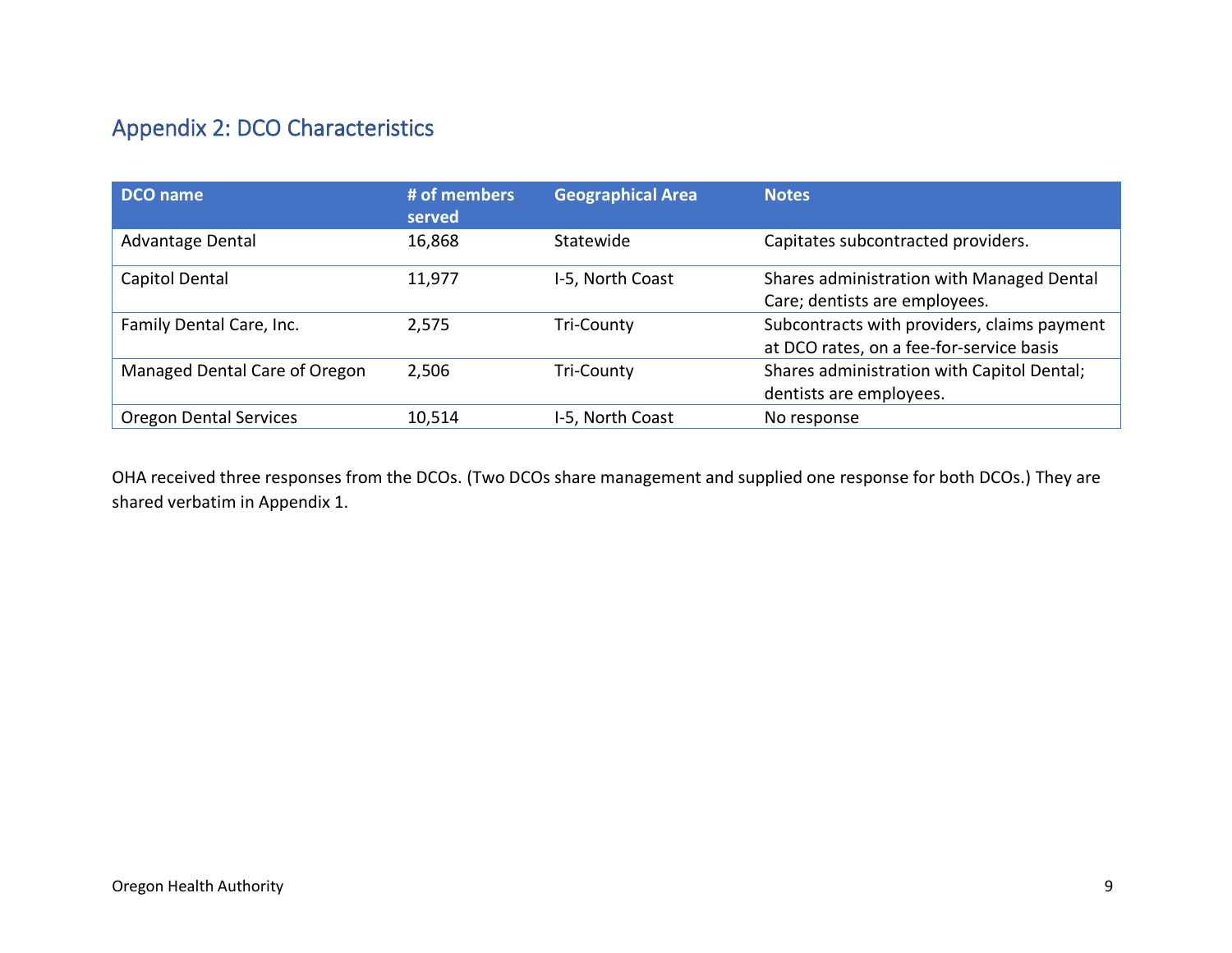## Appendix 3: Survey Instrument

- 1. DCO Name
- 2. Primary Contact Person at DCO
- 3. Primary Contact Person's email
- 4. Describe your DCO's efforts to evaluate the financial need of providers who have experienced or are expected to experience a sharp decline in revenue ("Affected Dental Providers") from your DCO since public orders limiting non-urgent care were adopted (please limit to 2 paragraphs).
- 5. Please summarize your strategies for Affected Dental Providers to 1-2 paragraph that could be broadcasted to the public and help providers understand how to engage with your DCO. (This answer may be added to a summary by DCO and posted to a website quickly.)



- Offered advance payments based on average historical monthly payments PMPM without required quality metric
- Offered advance payments based on average historical monthly payments PMPM with required quality metric

Prepaid incentive dollars that were

originally associated with quality metrics

- Modified existing risk-sharing payment arrangements
- Eliminated risk-sharing (while maintaining the shared-savings)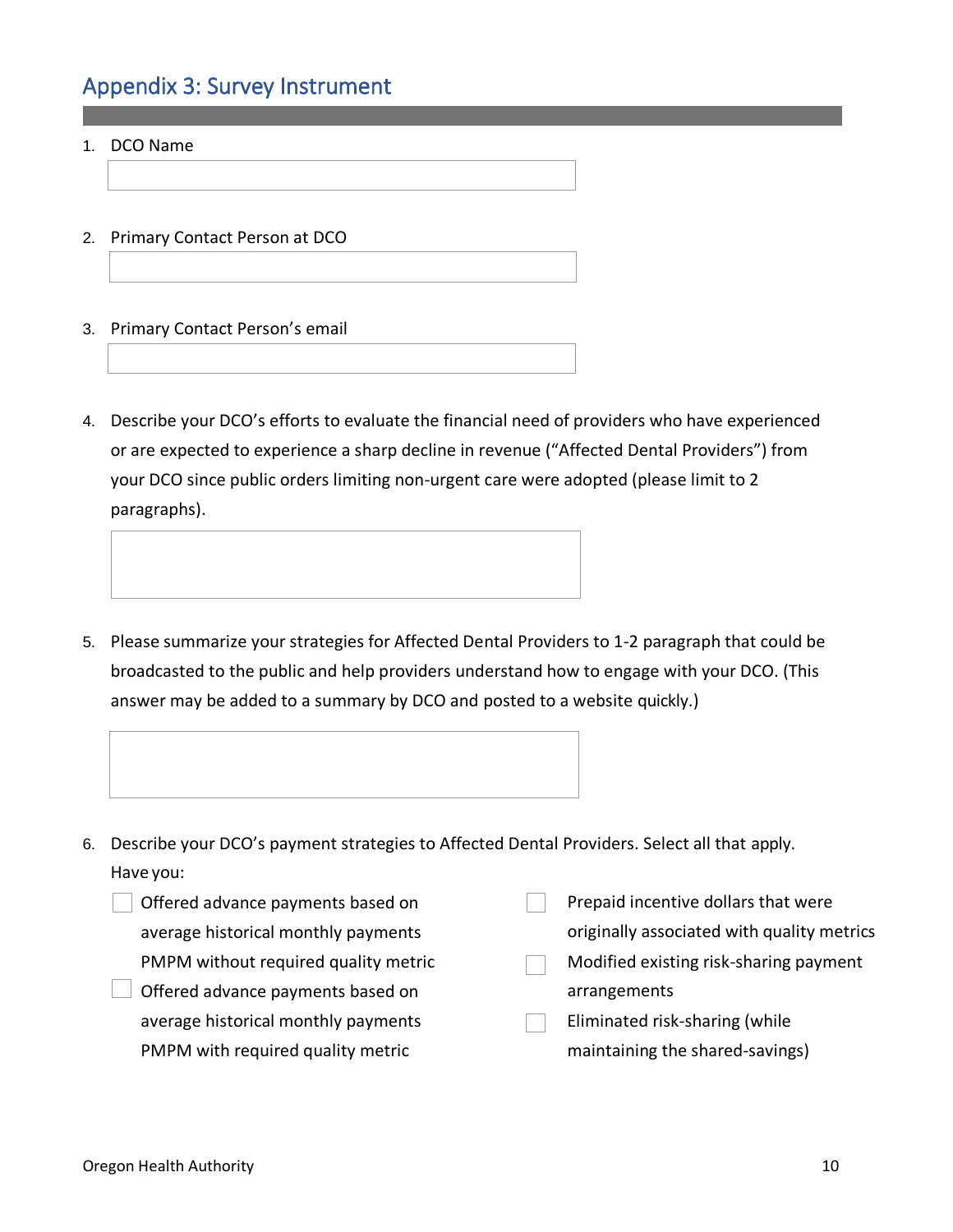Implemented other payment approaches, please describe:

- 7. OHA is seeking to provide advance payment to open card dentists and hygienists in 2020, subject to some extent of reconciliation that depends on policy decisions, logistics, and CMS guidance. How do you think your DCOs' provider engagement and payment strategies could integrate with OHA's open card efforts?
- 8. If your organization has a commercial line of business, are you making similar changes identified above in your commercial plans?
	- Yes
	- No

## DCOs with Commercial Lines of Business

- 9. What differences in strategies do you expect between your commercial and Medicaid lines of business?
- 10. What barriers do you anticipate with strategies in your commercial line of business?

11. What other actions would you suggest OHA consider to address Affected Dental Providers payment and financial strategies?